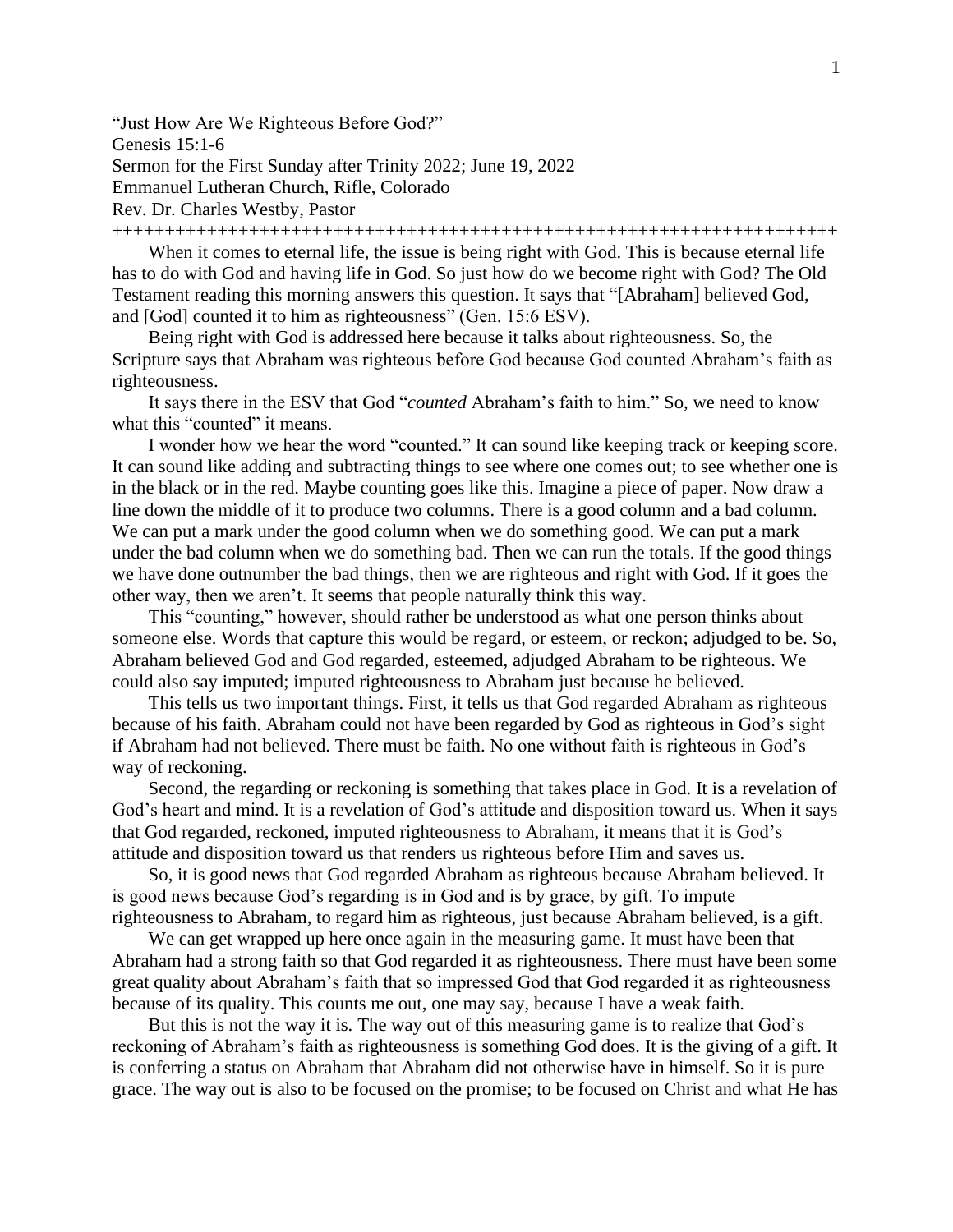done. This is actually what faith does. Thus, one gets away from being obsessed with the quality of one's faith to looking to what faith is in.

But what did Abraham believe? The answer is that Abraham believed a promise. A promise can only be believed, that is, trusted. In other words, the person receiving a promise can only trust that the person making the promise will do what he or she says. And so trusting a promise is actually trusting in the other person's performance entirely.

And, in fact, the promise is intended to create this trust. So Abraham trusted God at the point of God's promise. God, therefore, regarded Abraham as righteous by grace because of this trust. And so Abraham had eternal life with God. So God made a promise that created faith in Abraham, which God then regarded as righteousness. This is all pure grace.

But this then leads to how the promise was delivered to him and what the promise was about. It also leads to what it then means to believe a promise. So we need to take account of the story.

The story starts with "the word of the LORD" (Gen. 15:1). God is taking action in Abraham's life. He takes this action by the word of the LORD. It says that the word of the LORD came to Abram in a vision, that is, to be seen. He then spoke with Abraham and interacted with him. He made promises.

Who is this "word of the LORD?" Yes, we must ask "who." We must ask "who" because this word of the LORD is a person. The word "word" is used which leads us to think of speech, or language. But we understand from the story that this word of the LORD is not language first, but a person. This is because this "word of the LORD" does things that persons do. He speaks. He speaks with empathy, encouragement, and purpose: "Fear not, Abram, I am your shield, your reward shall be very great" (Gen. 15:1). We see that the word of the LORD speaks by saying "I." Language does not speak in the first person like that. The "I" reveals that there is a person speaking.

The word of the LORD also does things. He brought Abram outside. It must have been nighttime. He gave Abraham instructions: "Look at the stars, Abram." The word of the LORD was standing there with Abram, looking at the stars with him.

The word of the LORD is a person. But why word? What can we say about "word?" Word discloses. So the word of the LORD discloses God. Word can also become speech and then written down. So the word of the LORD speaks. He speaks truth. He speaks promises. He does things. What the word of the LORD spoke and did could be written down for us to know Him and hear Him speak and Hear His promises, even though we weren't there with Abraham that day. Indeed, that is what has happened, since we are talking about this. We are talking about this because it has been written.

Word of the LORD is also important because we humans believe as we are taught through speech. So the word of the LORD as person spoke words of promise to Abraham to generate faith. The LORD then regarded this faith as righteousness.

Who is this word of the LORD? The Apostle John by the Spirit tells us: In the beginning was the word, and the word was with God, and the word was God (John 1:1-2). This is God the Son, through whom God interacts with the human race; through whom God discloses Himself, His will; His plan; His promises; His disposition; His grace and salvation. The word of the LORD then became flesh and dwelt among us, full of grace and truth. He became the man Jesus.

The word of the LORD spoke promise to Abraham. The promise for Abraham here was that he would have as many descendants, physical descendants, as the stars in the sky. This was utterly outlandish and astounding because Sarah, Abraham's wife, was not able to have children.